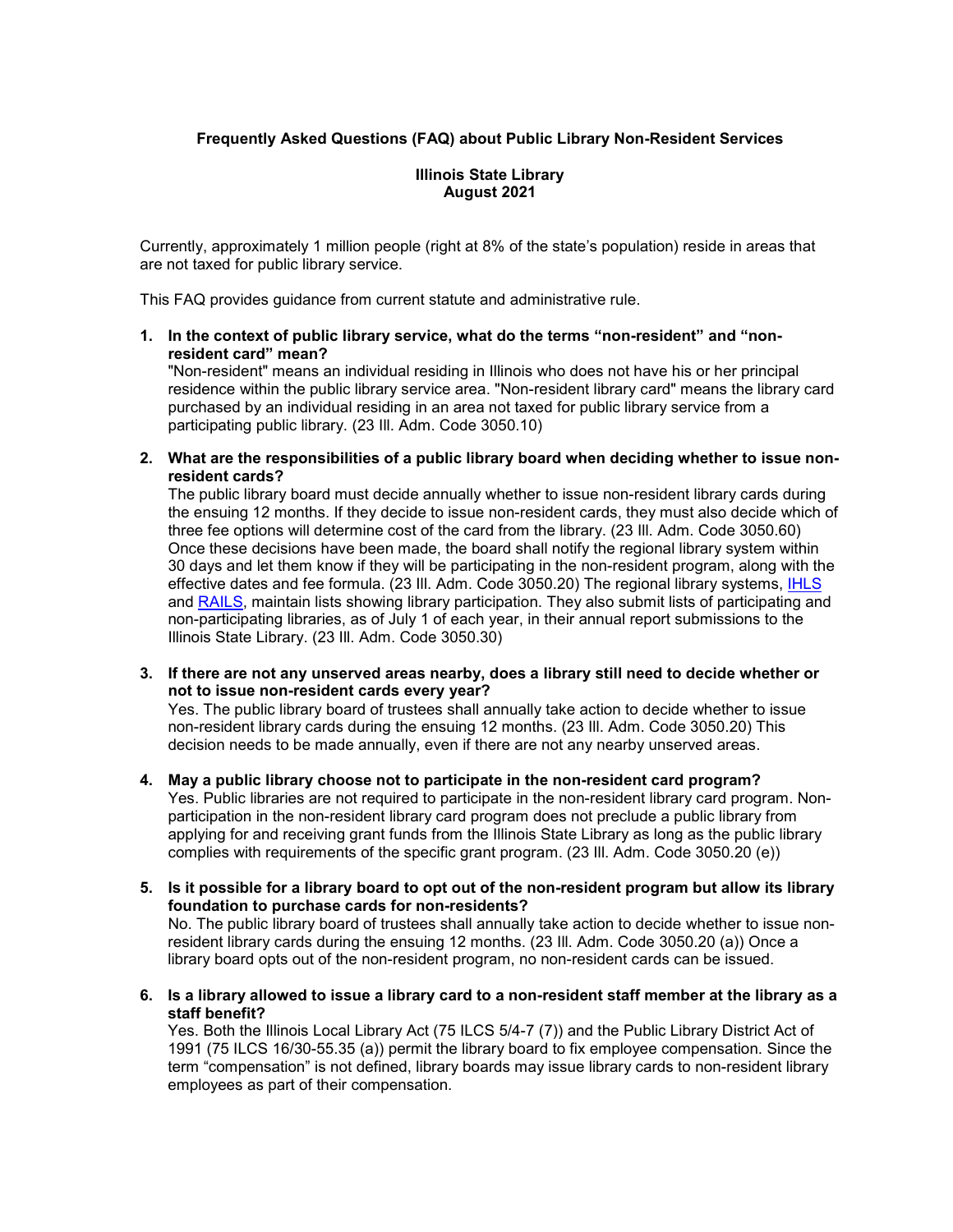## **7. May a public library issue a pro-rated library card to a non-resident who wants to use the library for only a few months?**

No. The administrative rules specify that the non-resident card shall be issued for 12 months. (23 Ill. Adm. Code 3050.50 (a)) The Public Library District Act of 1991 and the Illinois Local Library Act also specify that the non-resident card fee be at least equal to that paid by the residents of the library service area. (75 ILCS 5/4-7 (12) and 75 ILCS 16/30-55.60)

## **8. May a non-resident pay for a card in installment payments?**

Yes. A board may allow non-residents to pay for a card in installments, but the library must take action to ensure that the full price of the card is collected.

- **9. May a library issue discounted non-resident cards based on financial need?** No. The Public Library District Act of 1991 and the Illinois Local Library Act require that the nonresident card fee be at least equal to that paid by the residents of the library service area. (75 ILCS 5/4-7 (12) and 75 ILCS 16/30-55.60)
- **10. When issuing non-resident cards, should a library charge one fee for the whole household or separate fees for each individual obtaining a card?**

One fee should be charged for the whole household, since this would be equitable to what is being paid by a household within the library service area.

**11. What limitations may a library place on loans and services to its non-resident card holders?**

None. A valid non-resident library card shall accord the non-resident cardholder all the services the issuing public library provides to its residents including reciprocal borrowing privileges. (23 Ill. Adm. Code 3050.40 (b))

### **12. May a person with a non-resident card participate in reciprocal borrowing?**

Yes. A valid non-resident library card shall accord the non-resident cardholder all the services the issuing public library provides to its residents including reciprocal borrowing privileges. (23 Ill. Adm. Code 3050.40 (b)). Equal treatment for both residents of a public library service area and those non-residents who choose to obtain a card for service at a participating library is the foundation of the non-resident card program.

- **13. What limitations may a library place on a non-resident card holder from another library?** A public library may only impose the same reasonable restrictions permitted under the system's resource sharing policy [\(IHLS Resource Sharing Policy](https://www.illinoisheartland.org/sites/default/files/members/reciprocal-borrowing/Resource-Sharing-July-2012.pdf) and [RAILS Resource Sharing Plan\)](https://www.railslibraries.info/about/resource-sharing-plan) as are imposed on the resident card holders of other libraries. (23 Ill. Adm. Code 3050.40 (b)
- **14. Can a library charge non-resident cardholders for additional services above and beyond the loaning of materials?**

Yes, if the fee is equitably applied to both residents and non-residents then it is allowable to charge non-residents an additional fee and as long as the service does not fall within the definition of reciprocal access (23 Ill. Adm. Code 3030.110) or violate the regional library system's resource sharing policy [\(IHLS Resource Sharing Policy](https://www.illinoisheartland.org/sites/default/files/members/reciprocal-borrowing/Resource-Sharing-July-2012.pdf) and [RAILS Resource Sharing Plan\)](https://www.railslibraries.info/about/resource-sharing-plan).

**15. Are libraries able to offer access to their electronic resources to non-resident patrons?**  Yes. Libraries may annually elect to offer non-residents access to E-Resources free of charge. The board may also decide which E-resources the card will allow the non-resident to access. Eresources access is separate from a traditional non-resident library card, and does not allow the non-resident to have the ability to check-out traditional circulating items; have access to interlibrary loan services; or the collections of other libraries in the state. (23 Ill. Adm. Code 3050.45)

### **16. A non-resident patron does not pay property taxes due to their status as a disabled veteran. Should they be charged for a non-resident card?**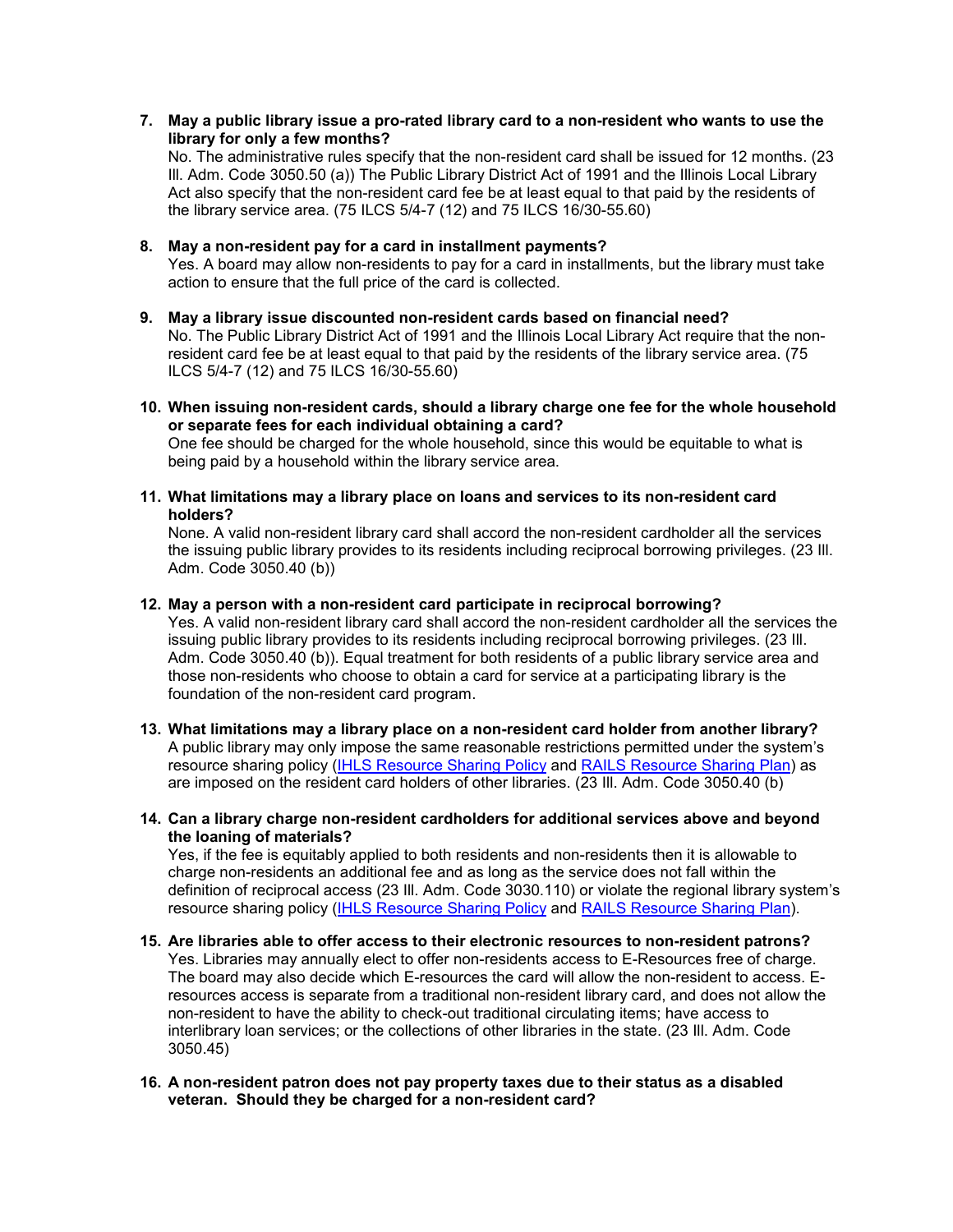No. A veteran with a service-connected disability of at least 70% who is exempt from paying property taxes on their primary residence due to the Homestead exemption for veterans with disabilities (35 ILCS 200/15-169 (b-3) (3)) is entitled to a non-resident library card without a fee. Furthermore, an unmarried surviving spouse of a veteran who previously qualified for the exemption, as well as an unmarried surviving spouse of a service member killed in action are also entitled to a non-resident card without payment of a fee. The qualifying veteran or surviving spouse must present documentation from the county where they reside that indicates their residence is exempt from paying property taxes. (35 ILCS 200/15 (c) (c-1))

## **17. Are disabled veterans who rent property in an unserved area able to get a non-resident card at no charge, as well?**

Yes. The non-resident fee shall not apply to veterans with a service-related disability of at least 70% who do not own their principal residence and who reside outside of a public library service area. The veteran shall present documentation of disability of at least 70% from the U.S. Department of Veterans Affairs when applying for their non-resident card. The surviving spouse of a deceased disabled veteran who previously had the fee waived would not be eligible to have the non-resident fee waived after the death of the veteran. (23 Ill. Adm. Code 3050.60 (d) (5))

## **18. May a public library issue non-resident cards at no charge to all students in a school district?**

Public library boards have the authority to enter into intergovernmental agreements to provide non-resident service to other private or public entities, such as a school district. Issuing cards to students who are non-residents of the public library service area on anything other than an individual basis requires a contract or intergovernmental agreement between the public library and the school district. This intergovernmental agreement between the public library board and the school district board must include the principle of equity of cost of services and the assumption of financial responsibility by the school district for any loss of or damage to library materials provided under the agreement.

### **19. What is Cards for Kids?**

Once a library has opted to issue non-resident cards, the non-resident fee shall not be charged to non-resident pre-school (ages 3-5) through 12<sup>th</sup> grade students whose household income makes them eligible to receive free or reduced price lunches under the National School Lunch Program and the National School Breakfast Program, as determined by Income Eligibility Guidelines established by the U.S. Department of Agriculture (USDA). A qualifying student must present documentation from the school or school district that indicates the student's eligibility for free or reduced price meals.

The public library shall determine the applicability of the non-resident fee waiver to all nonresident students whose school or school district operates under the Community Eligible Provision (CEP) of the National School Lunch and School Breakfast Programs. The library has the option to waive the fee for all non-resident students who attend a school operating under CEP. If it is determined that the non-resident fee waiver does not apply to all students attending the school or school district that operates under CEP, the public library shall create a certification document that at a minimum includes current household size and current annualized income of that household. The form must be signed by an adult representative of the student applicant's household. The public library shall review the certification document and waive the non-resident fee for applicants whose household income indicates that they are eligible for free or reduced price school meals under the income thresholds annually determined by the US Department of Education. (23 Ill. Adm. Code 3050.75)

### **20. Do homeschool students qualify for free of charge public library services under Cards for Kids?**

Yes, if the student applicant's household meets income eligibility guidelines. For homeschool students, the public library shall create a certification document that at a minimum includes current household size and current annualized income of that household and is signed by an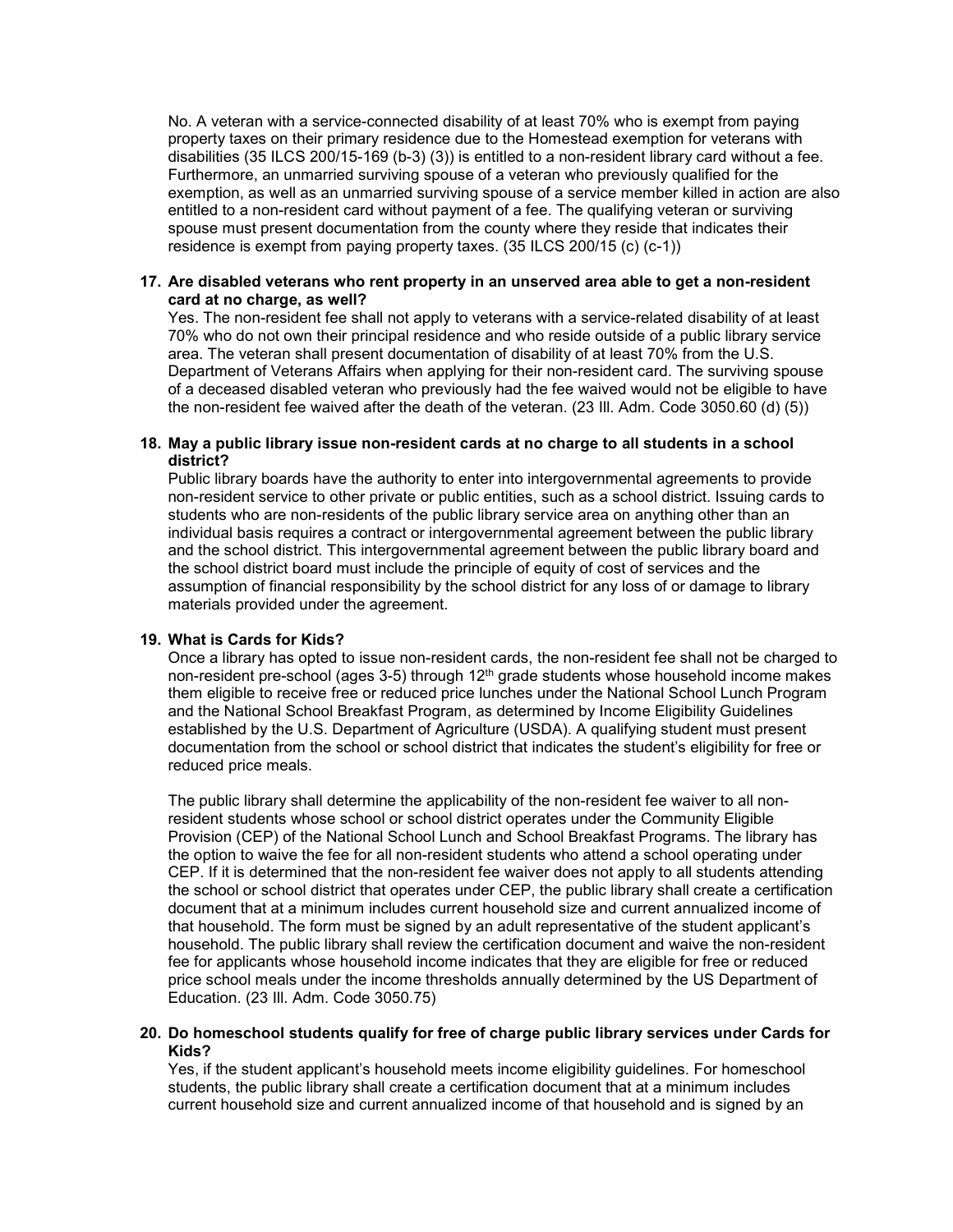adult representative of the student applicant's household. The public library shall review the certification document and waive the non-resident fee for applicants whose household income indicates that they would be eligible for free or reduced price school meals under the income thresholds annually determined by the US Department of Agriculture. (23 Ill. Adm. Code 3050.75 (d))

## **21. What restrictions can a library place on a Cards for Kids non-resident card?**

The library card shall accord the student cardholder all the services the issuing library provides its residents, including reciprocal borrowing. The library card shall be issued in compliance with any policy or guidelines that the public library board has implemented for issuance of cards to minors. (23 Ill. Adm. Code 3050.75 (f))

## **22. May a non-resident shop around for the least expensive library card?**

No. A non-resident shall apply for a non-resident library card at the closest public library. The factor for determining the closest public library shall be the residence of the non-resident. Nonresidents shall apply at the participating public library in the school district in which the nonresident has his or her principal residence unless, due to the commonality of community interests, library services at another library that is physically closer may better serve the needs of the nonresident. (23 Ill. Adm. Code 3050.25 (a))

**23. If there are multiple participating libraries in the school district where the non-resident lives, are they able to choose which library to get a card at?**

No. If there are two or more public libraries in the school district in which a non-resident resides, the participating public libraries in that school district, in cooperation with the applicable regional library systems, shall determine the appropriate library service area for non-residents to make application for a non-resident library card. (23 Ill. Adm. Code 3050.25 (b))

**24. Where should a non-resident apply for service if there is not a participating library in the school district in which they reside?**

If there is no participating public library in the school district in which the non-resident resides, the applicable regional library systems that serve the school district shall, in cooperation with participating libraries in the general area of the school district, determine the non-resident service area. The factor to be used for determining a non-resident service area shall be the commonality of community interests that influence the activities of all the residents of the service area. (23 Ill. Adm. Code 3050.25 (c)) The commonality of community interests means activities involving, but not limited to, education, retail, commercial, cultural, civic, health facilities, financial institutions and recreation. (23 Ill. Adm. Code 3050.10) The non-resident patron should be allowed to obtain a card at a library that best serves their needs.

The commonality of community interests also comes into play if the non-resident lives in a school district with one participating library, yet library services from another library that is physically closer may better serve the needs of the non-resident. (23 Ill. Adm. Code 3050.25 (a))

### **25. Can a non-resident who owns or leases commercial property in a library service area obtain a non-resident library card?**

Yes. The non-resident fee shall be waived upon annual presentation of the most recent tax bill or a copy of the commercial lease of the taxable property that is within the library's service area. (75 ILCS 5/4-7 (12) and 75 ILCS 16/30-55.60)

### **26. Can libraries issue non-resident cards to people who live in other tax-supported public library services areas in Illinois?**

The potential patron should be directed to the public library that has their principal residence within its boundaries. "Non-resident library card" means the library card purchased by an individual residing in an area not taxed for public library service from a participating public library. If a patron lives in an existing library service area, they would not be considered a "non-resident."